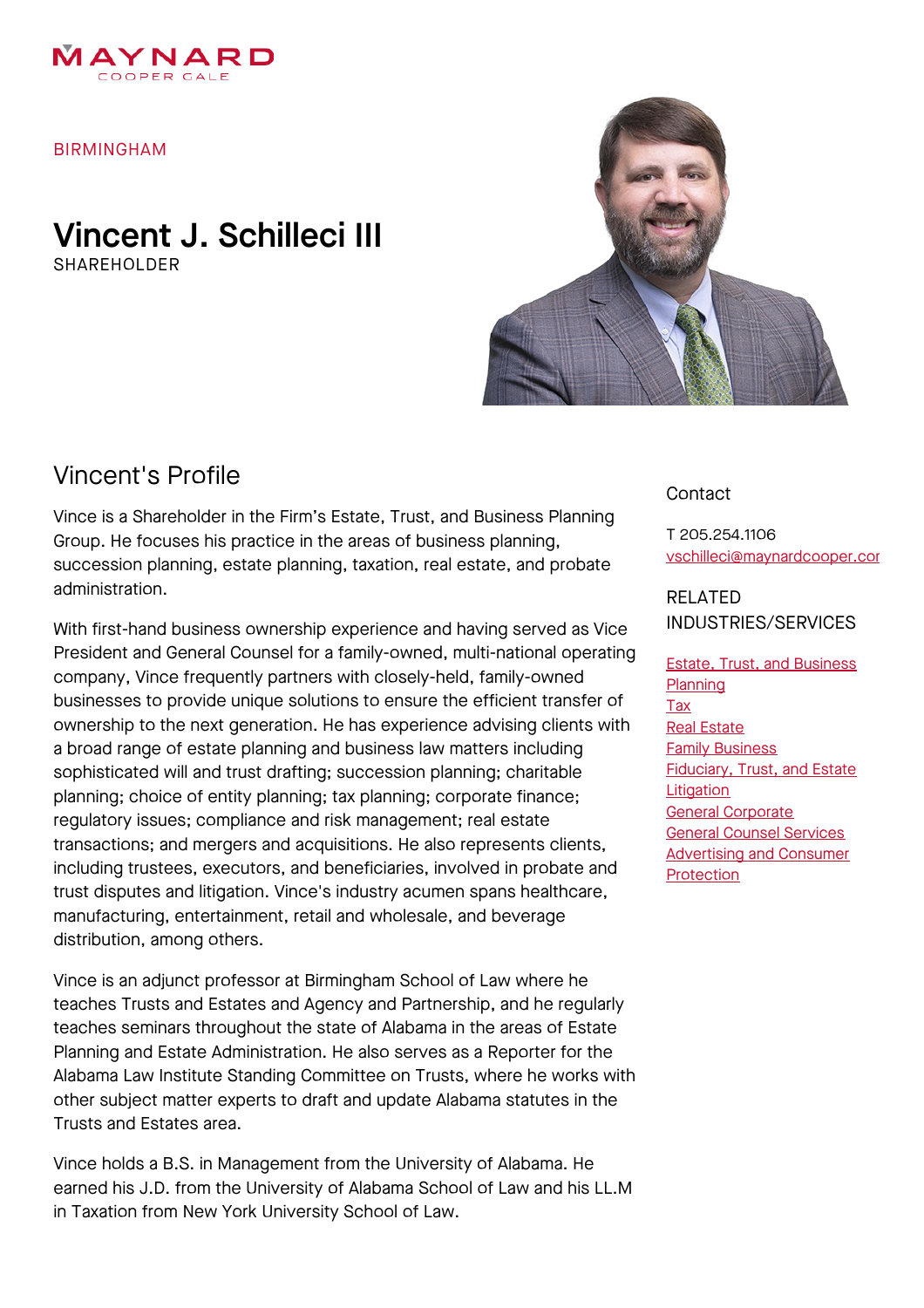## Vincent's Awards

- The Best Lawyers in America for Trusts and Estates, Tax Law, Real Estate (2019-present)
- 2018 Rising Stars of Law, Birmingham Business Journal
- Top Attorney in Tax Law, Real Estate, Cybersecurity, Birmingham Magazine (2018-present)
- Top Flight Attorney, B-Metro Magazine (2018-present)
- Birmingham Bar Association Future Leaders Forum (2009)

Vincent's Affiliations and Civic Involvement

- Alabama Law Institute, Standing Committee on Trusts (2018 present)
- American Bar Association
- Alabama Bar Association
- Birmingham Bar Association
- Birmingham Estate Planning Council
- Adjunct Professor, Birmingham School of Law (Trusts and Estates; Agency and Partnership)
- Community Foundation of Greater Birmingham, Professional Advisors Committee (2021-present)
- Mountain Brook Chamber of Commerce, Former President
- City of Mountain Brook Editorial Board (2018-present)
- Glenwood, Inc., Former Board of Directors
- Birmingham Volunteer Lawyers Program, General Counsel (2016- 2019)
- Birmingham Business Alliance, Small Business Council (2010-2011)
- Diocesan Review Board, Roman Catholic Diocese of Birmingham, Chairman
- Pastoral Council, St. Francis Xavier Catholic Church (2020-present)
- Knights of Columbus, St. Francis Xavier Council

## Bar Admissions

#### State Bar: Alabama

U.S. Tax Court

## Education

- New York University School of Law
	- LL.M. in Taxation
- University of Alabama School of Law
	- J.D., Student Bar Association, Vice-President; Bench and Bar Legal Honor Society
- University of Alabama
	- B.S. in Management, President; Kappa Alpha Order, President;